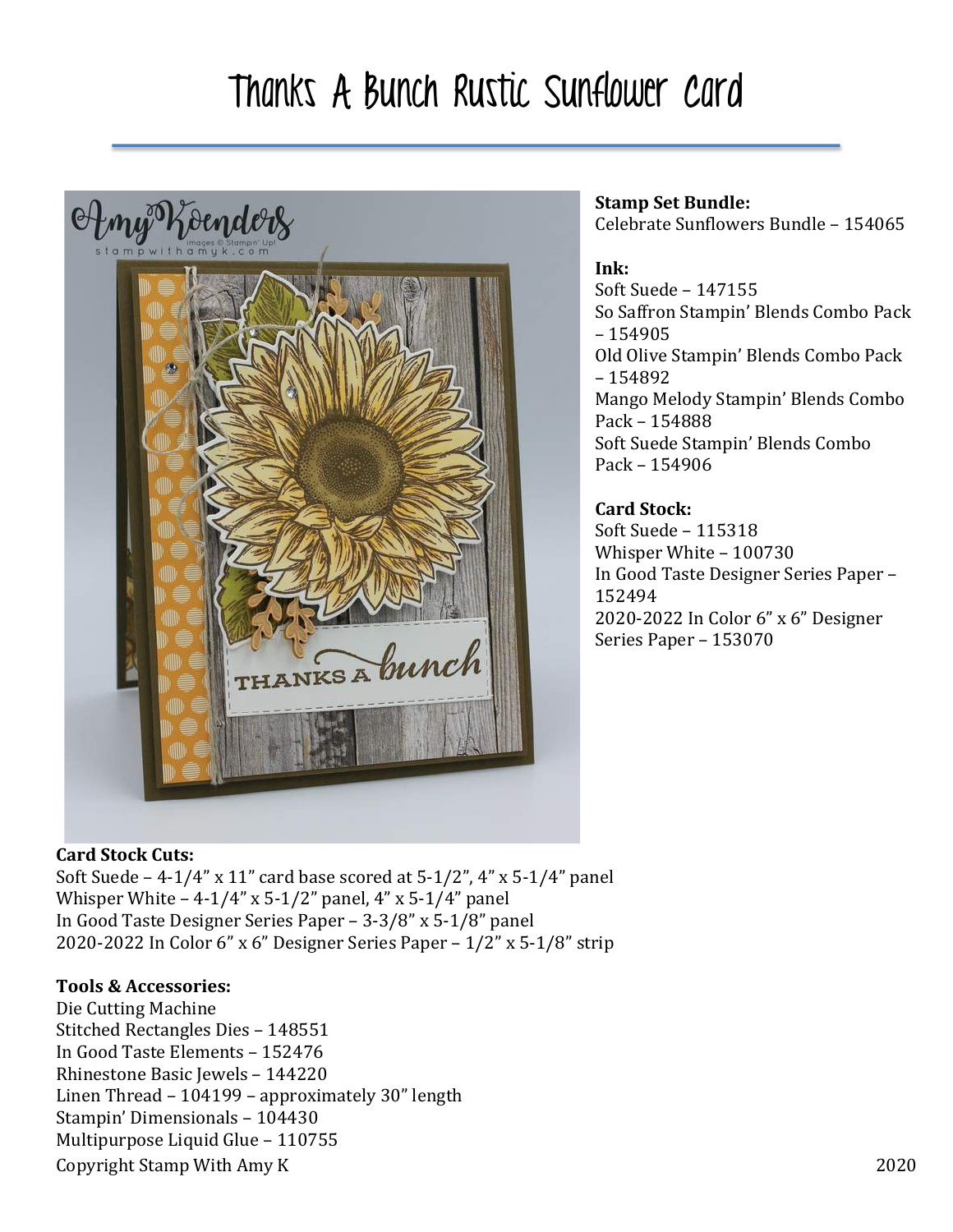

- 1. Adhere the  $3-3/8$ " x  $5-1/8$ " panel of In Good Taste DSP to the right side of the  $4$ " x  $5-1/4$ " Soft Suede card stock panel with Multipurpose Liquid Glue.
- 2. Adhere the  $1/2$ " x 5-1/8" strip of 2020-2022 In Color DSP to the left side of the Soft Suede card stock panel with Multipurpose Liquid Glue.
- 3. Wrap Linen Thread around the panel twice and tie a bow near the top of the panel.
- 4. Adhere the layered panel to the front of the Soft Suede card base with Stampin' Dimensionals.
- 5. Stamp the large sunflower image from the Celebrate Sunflowers stamp set in Soft Suede ink on the 4- $1/4$ " x 5-1/2" panel of Whisper White card stock.
- 6. Stamp the large leaf image from the Celebrate Sunflowers stamp set three times in Soft Suede ink on the  $4-1/4$ " x  $5-1/2$ " panel of Whisper White card stock.
- 7. Color the sunflower petals with Light and Dark So Saffron Stampin' Blends Markers.
- 8. Color over the darker shaded areas with the Light Mango Melody Stampin' Blends Marker and blend with the Light So Saffron Marker again as needed.
- 9. Color the sunflower center with the Light Soft Suede Stampin' Blends Marker.
- 10. Color the three leaves with the Light and Dark Old Olive Stampin' Blends Markers.
- 11. Cut the sunflower and leaves out with the coordinating Sunflowers Dies.
- 12. Adhere the die cut sunflower to the card front with Stampin' Dimensionals placed near the center of the flower.
- 13. Stamp the sentiment from the Celebrate Sunflowers stamp set in Soft Suede ink on the 4-1/4" x 5-1/2" panel of Whisper White card stock.
- 14. Cut the sentiment out with the second smallest of the narrow rectangles from the Stitched Rectangles Dies.
- 15. Adhere the die cut sentiment with Multipurpose Liquid Glue to the card front.
- 16. Tuck the three die cut leaves under the sunflower, as shown, adhering them with Glue Dots.
- 17. Adhere two of the In Good Taste Elements with Glue Dots under the Sunflower image.
- 18. Adhere three small Rhinestone Basic Jewels around the bow, as shown.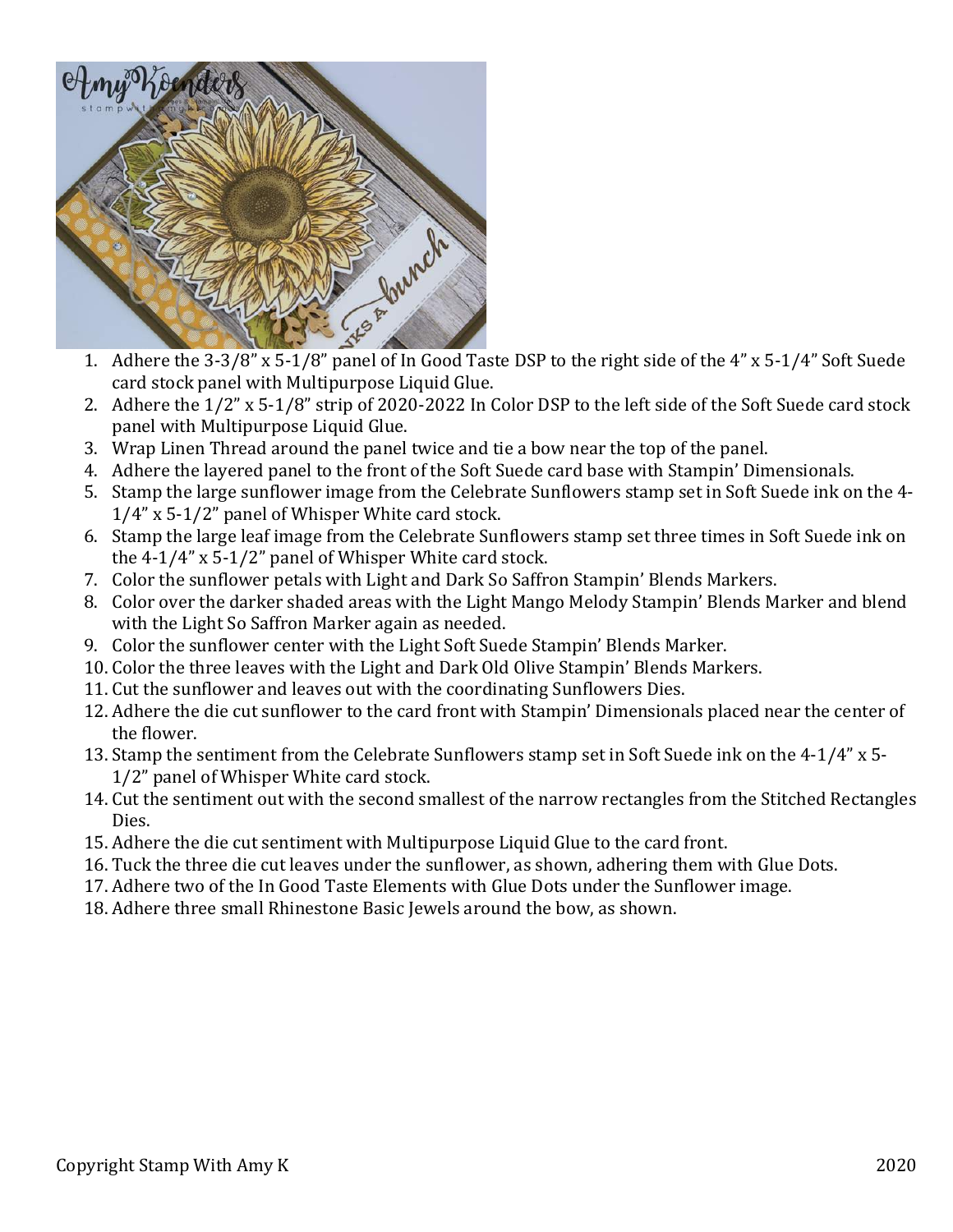

- 19. Stamp the smaller sunflower from the Celebrate Sunflowers stamp set in Soft Suede ink on the lower left area of the  $4$ " x 5-1/4" panel of Whisper White card stock.
- 20. Color the image with So Saffron, Mango Melody, Old Olive and Soft Suede Stampin' Blends as stated in steps 7-10 above.
- 21. Adhere the stamped panel to the inside of the Soft Suede card base with Multipurpose Liquid Glue.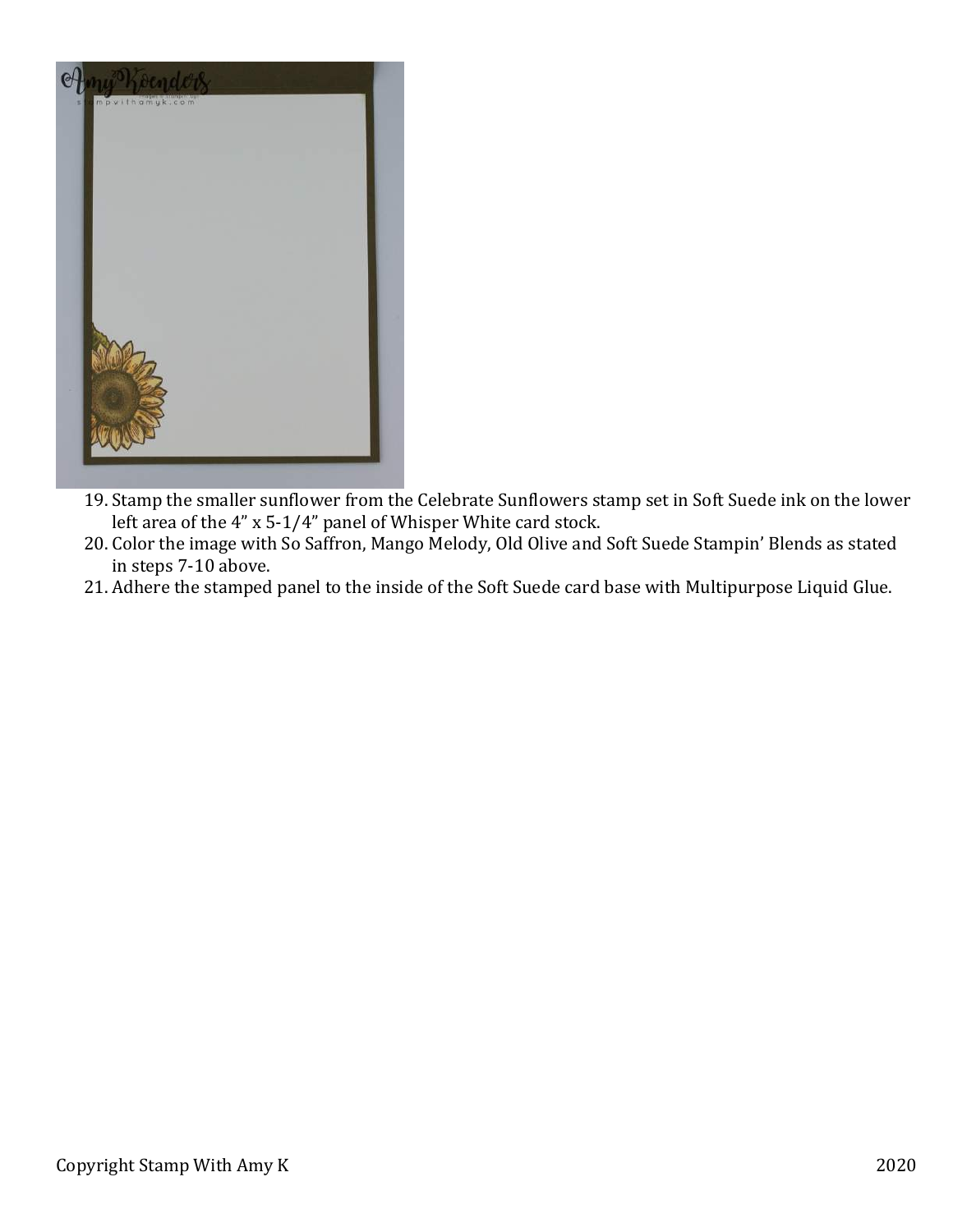## No Sentiment Sunflower Card



#### **Stamp Set Bundle:** Celebrate Sunflowers Bundle - 154065

**Ink:** Early Espresso - 147116

## **Card Stock:**

Bumble Bee – 153077 Crumb Cake – 120953 Early Espresso - 119686 Brass Foil – 153057 2020-2022 In Color 6" x 6" DSP – 153070

## **Card Stock Cuts:**

Bumble Bee  $-4-1/4$ " x 11" card base scored at  $5-1/2$ ",  $5$ " x  $5$ " panel Crumb Cake – two  $3-3/4$ " x 5" panels,  $2-3/4$ " x 4" panel, 5" x 5" panel Early Espresso – two  $3-7/8$ " x  $5-1/8$ " panels, 2-7/8" x 4-1/8" panel, 5" x 5" panel Brass Foil –  $4"$  x  $4"$  panel

## **Tools & Accessories:**

Die Cutting Machine Linen Thread  $-104199 - 36"$  length, 3" length Old World Paper 3D Embossing Folder - 153200 2020-2022 In Color Enamel Dots – 152480 Multi-Purpose Liquid Glue - 110755 Stampin 'Dimensionals - 104430 Glue Dots – 103683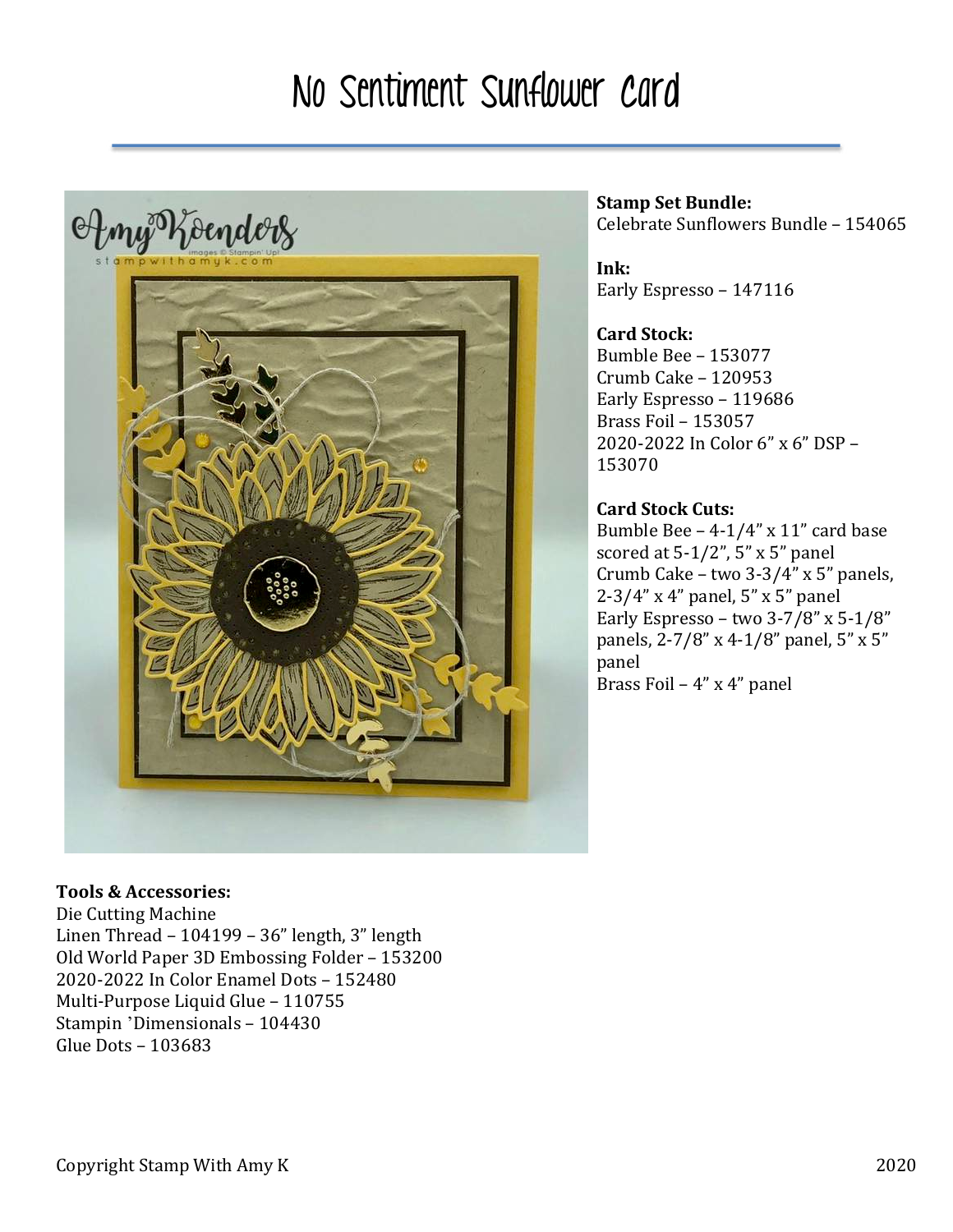

- 1. Emboss one of the  $3-3/4$ " x 5" panels of Crumb Cake card stock and the  $2-3/4$ " x 4" panel of Crumb Cake cards stock with the Old World Paper 3D Embossing Folder.
- 2. Adhere the larger embossed panel to one of the  $3-7/8$ " x  $5-1/8$ " Early Espresso card stock panels with Multipurpose Liquid Glue.
- 3. Adhere the smaller embossed panel to the  $2-7/8$ " x 4-1/8" Early Espresso card stock panel with Multipurpose Liquid Glue.
- 4. Adhere the smaller layered panel to the larger one centering it left-to-right and top-to-bottom with Multipurpose Liquid Glue.
- 5. Stamp the large sunflower image from the Celebrate Sunflowers stamp set in Early Espresso ink on the 5" x 5" panel of Crumb Cake card stock.
- 6. Cut the image out with the coordinating die from the Sunflowers Dies set.
- 7. Cut the 5" x 5" panel of Bumble Bee card stock with the detailed sunflower die from the Sunflowers Dies set.
- 8. Adhere the Bumble Bee die cut flower over the stamped die cut flower with Multipurpose Liquid Glue. Apply the glue to the flower center area only.
- 9. Gently curl the petals of the detailed flower die cut up using your fingers.
- 10. Cut the 5" x 5" panel of Early Espresso card stock with the detailed sunflower die from the Sunflowers Dies set.
- 11. Use Paper Snips to cut out just the center of the Early Espresso flower.
- 12. Adhere the Early Espresso flower center with Multipurpose Liquid Glue in the middle of the layered flower, lining up the "holes" in the flower centers.
- 13. Cut the flower center from the 4" x 4" panel of Brass Foil Sheets using the die from the Sunflowers Dies set.
- 14. Adhere the Brass Foil flower center in the middle of the large layered flower with Stampin' Dimensionals.
- 15. Cut the Brass Foil Sheet with both of the branch dies from the Sunflowers Dies set.
- 16. Cut the Bumble Bee 5" x 5" card stock panel with both of the branch dies from the Sunflowers Dies set.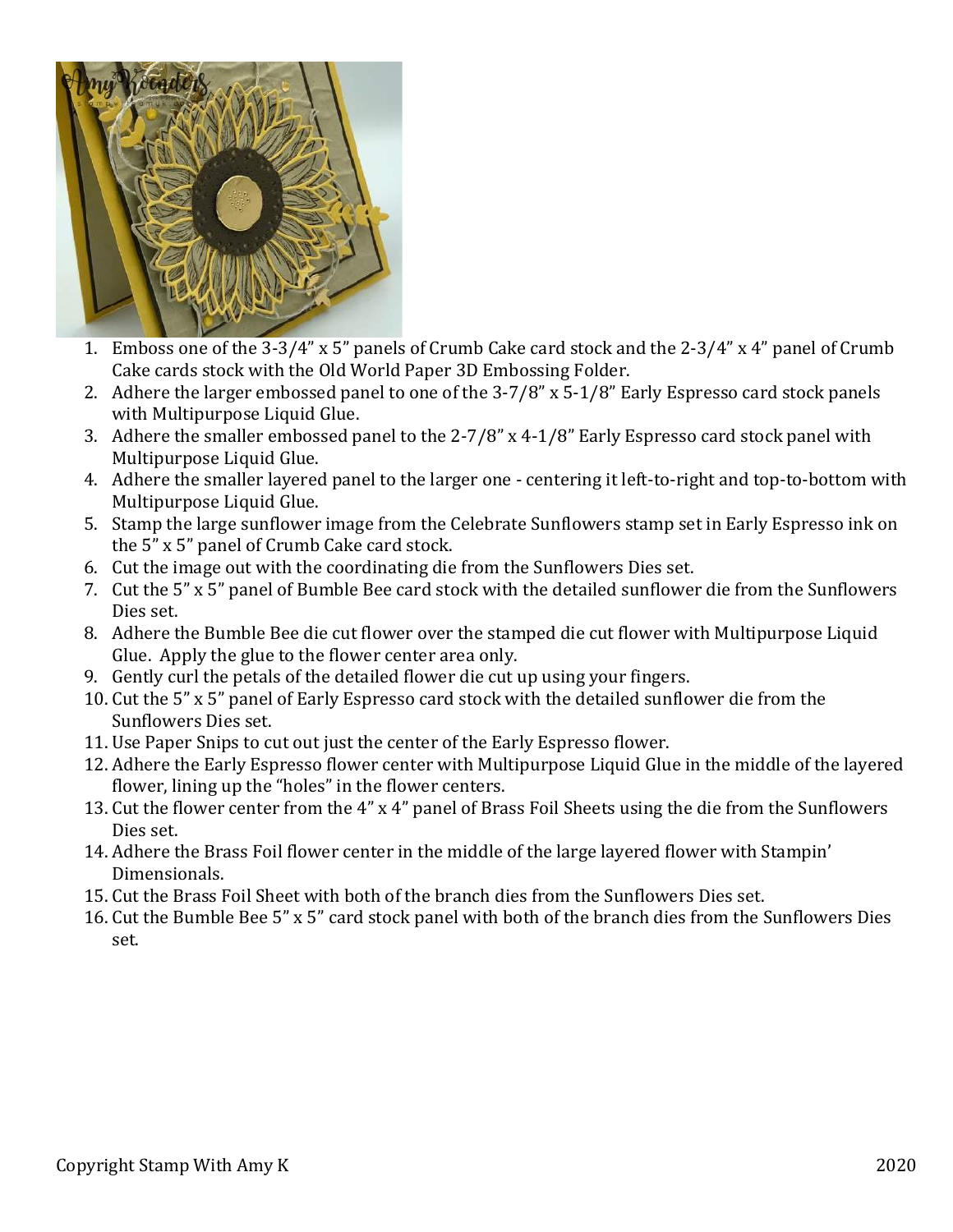

- 17. Adhere the die cut branches to the card front, as shown with Multipurpose Liquid Glue.
- 18. Make three large loops with the 36" length of Linen Thread, twist it in the center to create a figure 8 shape and then use the 3" piece of Linen Thread to tie a knot around the center.
- 19. Use a Glue Dot to adhere the Linen thread to the card front as shown.
- 20. Add Stampin' Dimensionals to the card front as shown and use them to adhere the layered sunflower.
- 21. Add three Bumble Bee 2020-2022 In Color Enamel Dots around the sunflower and branch die cuts.
- 22. Use Stampin' Dimensionals to adhere the layered card front to the front of the Bumble Bee card base.



- 23. Stamp the sentiment from the Celebrate Sunflowers stamp set in Early Espresso ink in the center of the remaining Crumb Cake card stock panel.
- 24. Stamp the large sunflower image in the top left and bottom right corners of the Crumb Cake card stock panel in Early Espresso Ink.
- 25. Use Multipurpose Liquid Glue to adhere the stamped panel to the remaining Early Espresso card stock panel.
- 26. Use Multipurpose Liquid Glue to adhere the layered panel on the inside of the Bumble Bee card base.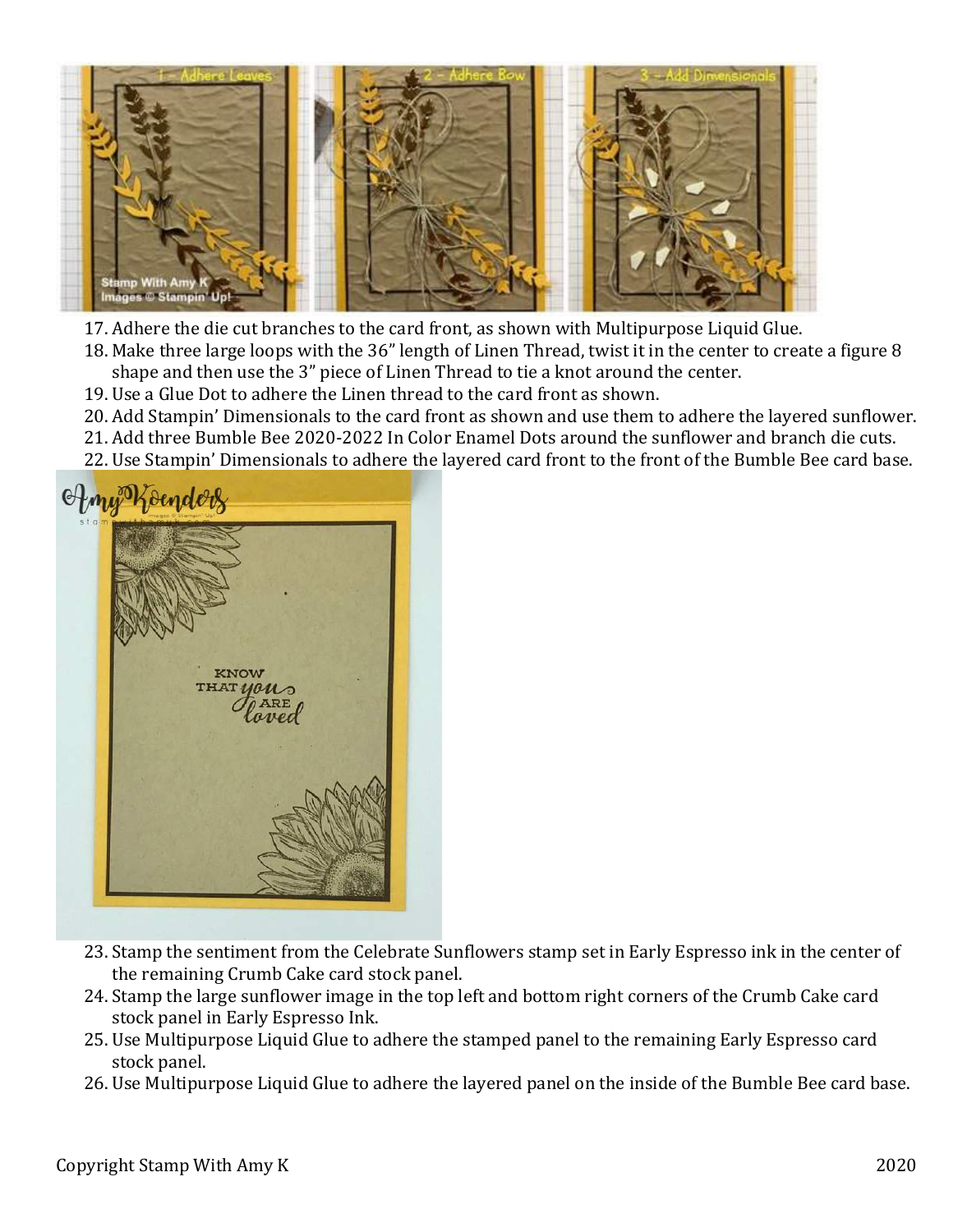# Celebrate Sunflowers You Are Loved Card



#### **Tools & Accessories:**

Die Cutting Machine Bumblebee  $1/4$ " Twill Ribbon - 153622 - 14" length 2020-2022 In Color Enamel Dots - 152480 Paper Snips - 103579 Multipurpose Liquid Glue - 110755 Stampin' Dimensionals - 104430

## **Stamp Set Bundle:**

Celebrate Sunflowers - 154065

### **Ink:**

Early Espresso - 147114 Mango Melody Stampin' Blends Combo Pack – 154888 Old Olive Stampin' Blends Combo Pack – 154892 Soft Suede Stampin' Blends Combo Pack – 154906

#### **Card Stock:**

Bumblebee – 153077 Early Espresso - 119686 Whisper White - 100730

#### **Card Stock Cuts:**

Bumblebee  $-4-1/4$ " x 11" card base scored at 5-1/2" Early Espresso – two  $3-7/8$ " x  $5-1/8$ " panels Whisper white  $-$  two 3-3/4" x 5" panels,  $3-1/2$ " x  $3-1/2$ " panel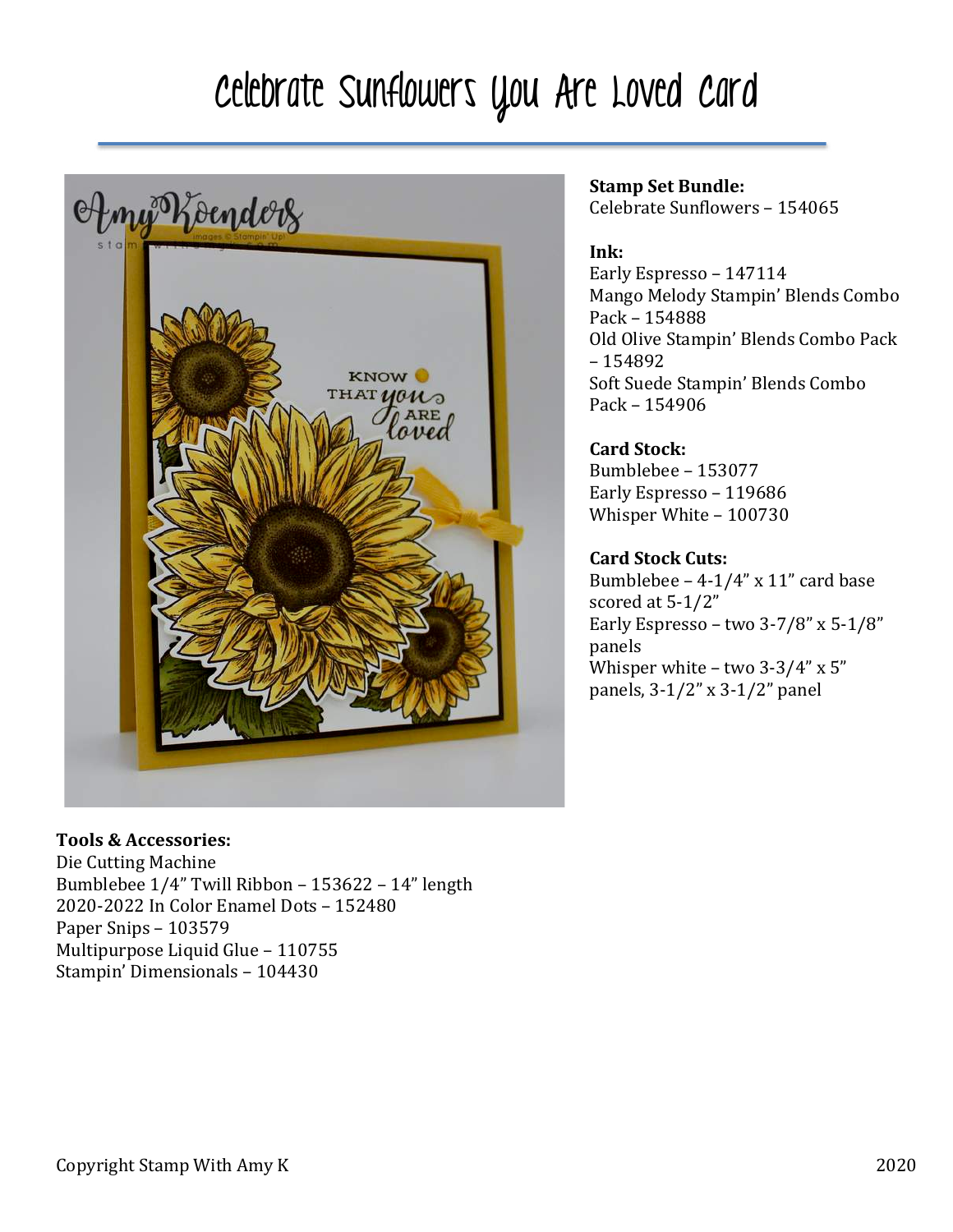

- 1. Stamp the large sunflower from the Celebrate Sunflowers stamp set in Early Espresso ink on the 3- $1/2$ " x 3- $1/2$ " Whisper White card stock panel.
- 2. Color each petal of the sunflower with the Mango Melody Stampin' Blends Markers. Color the tip of the petal with the Light Mango Melody Stampin' Blends Marker down towards the base covering the middle. Color the base of the petal and sides with the Dark Mango Melody Stampin' Blends Marker.
- 3. Color the sunflower center with the Soft Suede Stampin' Blends. Color the darker areas with the dark Soft Suede Stampin' Blends Marker in small circular patterns. Color the remaining areas with the Light Soft Suede Stampin' Blends Marker, blending into the darker areas.
- 4. Cut out the stamped sunflower with the coordinating die from the Sunflower Dies.
- 5. Stamp the large single leaf image from the Celebrate Sunflowers stamp set on a Post-It Note in Early Espresso ink to make a mask. Cut out the leaf with Paper Snips.
- 6. Stamp the small sunflower image from the Celebrate Sunflowers stamp set in Early Espresso ink on the left side of a 3-3/4" x 5" panel of Whisper White card stock approximately  $3/4$ " from the top, as shown.
- 7. Stamp the small sunflower image again in Early Espresso ink on the bottom right corner of the same Whisper White panel, as shown.
- 8. Stamp the larger single leaf image from the Celebrate Sunflowers stamp set in Early Espresso ink on the lower left corner of the panel, as shown.
- 9. Cover the leaf with the post-it note mask and stamp the leaf again in Early Espresso ink next to the first leaf with a slight overlap, as shown.
- 10. Stamp the sentiment from the Celebrate Sunflowers stamp set in Early Espresso ink on the Whisper White card stock panel approximately  $1$ " from the top and approximately  $1/2$ " from the right side.
- 11. Use the Dark Old Olive Stampin' Blends Marker to color the leaves, including the leaves on the small sunflowers.
- 12. Color the flower centers on the small sunflowers with the Light and Dark Soft Suede Stampin' Blends Markers. Color the dark areas with the dark Soft Suede Blend and the rest with the light Soft Suede Blend, blending into the dark areas.
- 13. Color each petal of the small sunflowers with the Mango Melody Stampin' Blends Markers, using the Light Mango Melody Stampin' Blends Marker on each petal tip and center and the Dark Mango Melody Stampin' Blends Marker on the base and sides of each petal.
- 14. Adhere the stamped panel to the 3-7/8" x 5-1/8" Early Espresso card stock panel with Multipurpose Liquid Glue.
- 15. Wrap the Bumblebee 1/4" Twill ribbon around the panel and tie a knot on the right side. Trim the ends of the ribbon, as needed.
- 16. Adhere the layered stamped panel to a Bumblebee card base with Stampin' Dimensionals.

Copyright Stamp With Amy K 2020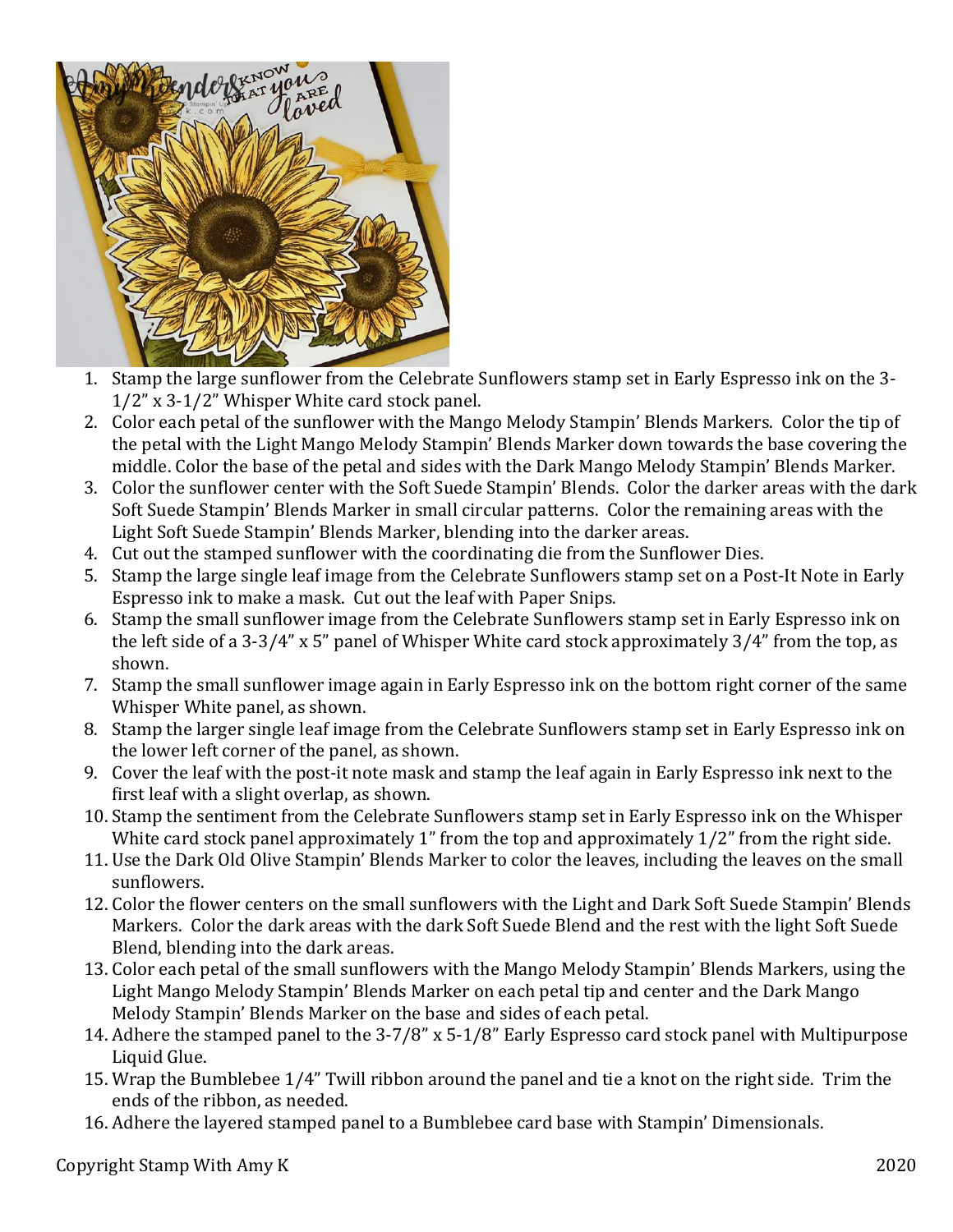- 17. Adhere the large Sunflower to the card front with Stampin' Dimensionals.
- 18. Adhere a Bumblebee enamel dot from the 2020-2022 In Color Enamel Dots pack to the card front next to the sentiment.



- 19. Stamp the small sunflower in Early Espresso ink in the middle of the left side of the remaining 3-3/4" x 5" Whisper White card stock panel, as shown.
- 20. Stamp the small sunflower image from the Celebrate Sunflowers stamp set on a Post-It Note in Early Espresso ink to make a mask. Cut out the flower with Paper Snips.
- 21. Cover the first flower with the small sunflower mask and stamp another flower on top and on the bottom in Early Espresso ink.
- 22. Remove the mask and place it over the bottom flower and stamp another flower in Early Espresso ink.
- 23. Move the mask to cover the top flower and stamp the final sunflower in Early Espresso ink in the top left corner.
- 24. Color the sunflowers like the sunflowers on the front, using Soft Suede for the centers, Mango Melody for the petals and Dark Old Olive for the leaves.
- 25. Adhere the panel to the remaining  $3-7/8$ " x 5-1/8" Early Espresso card stock panel with Multipurpose Liquid Glue.
- 26. Adhere the layered panel to the inside of the card with Multipurpose Liquid Glue.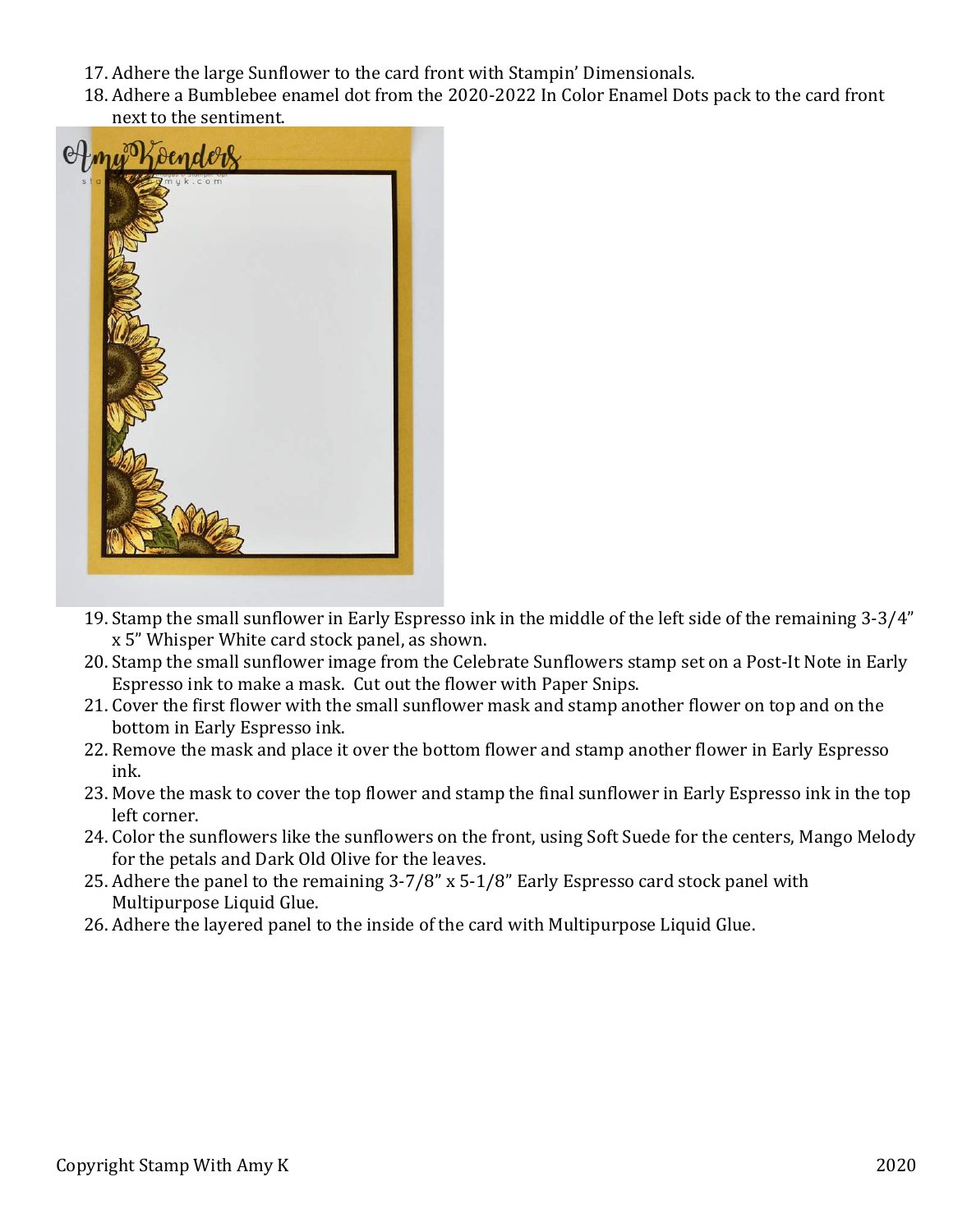# You Are So Special Card



#### **Card Stock Cuts:**

Thick Whisper White  $-4-1/4$ " x 11" card base scored at  $5-1/2$ " Bumble Bee  $-$  4" x 7" panel Cinnamon Cider  $- 3$ " x 3" panel Just Jade -  $1-1/2$ " x 8-1/2" panel Misty Moonlight  $- 4$ " x 5-1/4" panel, 3" x 3" panel, 4-1/8" x 5-3/8" panel Whisper White  $-4$ " x 5-1/4" panel, 2-1/2" x 4" panel Flowers for Every Season 6 x 6 Designer Series Paper – 3-3/4" x 5" panel In Good Taste Designer Series Paper  $- 3$ " x 3" panel

### **Tools & Accessories:**

Copyright Stamp With Amy K 2020 Die Cutting Machine Multipurpose Liquid Glue – 110755 Layering Squares Dies – 151772 Stampin' Dimensionals – 104430 2020-2022 In-Color Enamel Dots - 152480 Flowers for Every Season Ribbon Combo Pack - 153620 - two 8" lengths Glue Dots - 103683

#### **Stamp Set & Bundle:**

Celebrate Sunflowers Bundle - 154065 Tasteful Touches stamp set - 152562

#### **Ink:**

Crushed Curry - 147087 Early Espresso - 147114 Mint Macaron - 147106 Daffodil Delight Stampin' Blends Combo Pack – 154883 Crumb Cake Stampin' Blends Combo Pack -154882 Mango Melody Stampin' Blends Combo Pack – 154888 Mint Macaron Stampin' Blends Combo Pack – 154889

## **Card Stock:**

Thick Whisper White - 140272 Bumble Bee – 153077 Cinnamon Cider – 153078 Just Jade - 153079 Misty Moonlight - 153081 Whisper White - 100730 Flowers for Every Season 6 x 6 Designer Series Paper - 152486 In Good Taste Designer Series Paper -152494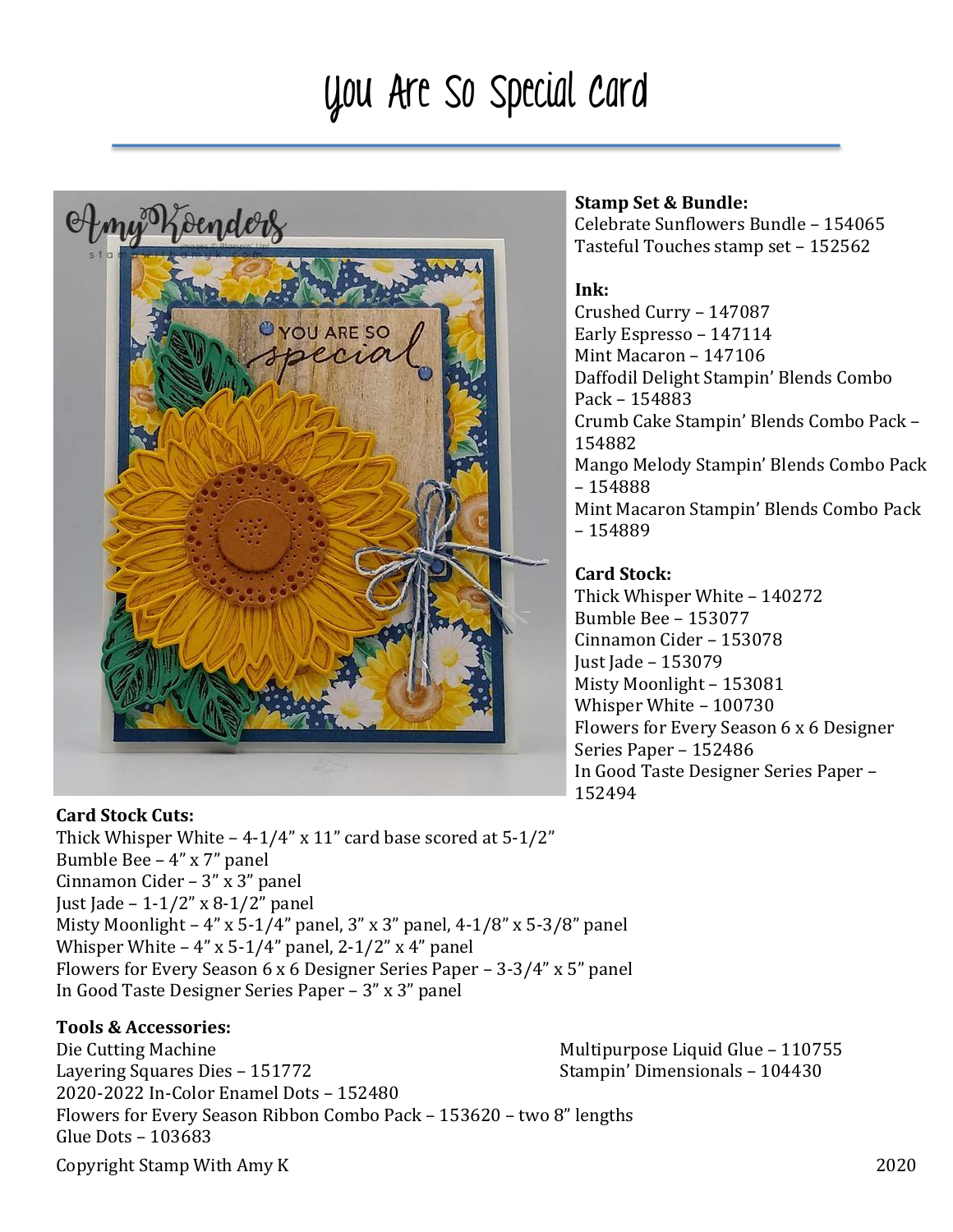

- 1. Adhere the  $3-3/4$ " x 5" panel of Flowers For Every Season DSP panel to the  $4$ " x 5-1/4" panel of Misty Moonlight card stock with Multipurpose Liquid Glue.
- 2. Adhere the layered panel to the front of the Thick Whisper White card base with Stampin' Dimensionals
- 3. Cut the In Good Taste DSP panel using the largest solid square from the Layering Squares Dies.
- 4. Stamp the sentiment from the Tasteful Touches stamp set in Early Espresso Ink on the top of the In Good Taste DSP square.
- 5. Cut the 3" x 3" Misty Moonlight card stock panel using the largest scalloped square from the Layering Squares Dies.
- 6. Adhere the In Good Taste DSP square to the Misty Moonlight scalloped square using Multipurpose Liquid Glue.
- 7. Adhere the layered square to the card front with Stampin' Dimensionals.
- 8. Stamp the large sunflower image from the Celebrate Sunflowers stamp set in Crushed Curry Ink on the Bumble Bee card stock panel.
- 9. Cut the image out with the coordinating die from the Sunflower Dies set.
- 10. Cut the detailed Sunflower Die image from the Bumble Bee card stock panel with die from the Sunflower Dies set.
- 11. Adhere the detailed sunflower to the stamped sunflower using Multipurpose Liquid Glue just in the center.
- 12. Cut the small circular flower center from the 3" x 3" Cinnamon Cider card stock panel with the flower center die from the Sunflowers Dies.
- 13. Place the detailed sunflower die over the remainder of the Cinnamon Cider card stock panel so that the it cuts the center of the sunflower from the panel and run it through your die cutting machine.
- 14. Trim the flower center from detailed sunflower die cut using a Paper Snips.
- 15. Adhere the trimmed flower center to the Bumble Bee sunflower die cut with Multipurpose Liquid Glue.
- 16. Adhere the small sunflower center die cut to the Bumble Bee sunflower die cut with Stampin' Dimensionals.
- 17. Stamp the larger leaf image three times on the Just Jade card stock panel in Early Espresso ink.
- 18. Cut the stamped leaves out with the coordinating leaf die from the Sunflowers Dies.
- 19. Cut three detailed leaves from the Just Jade card stock panel with the detailed leaf die from the Sunflower Dies.
- 20. Adhere the detailed leaves to the stamped leaves with Multipurpose Liquid Glue.
- 21. Adhere the leaves to the back of the die cut sunflower with Multipurpose Liquid Glue.
- 22. Adhere the sunflower to the card front with Stampin' Dimensionals.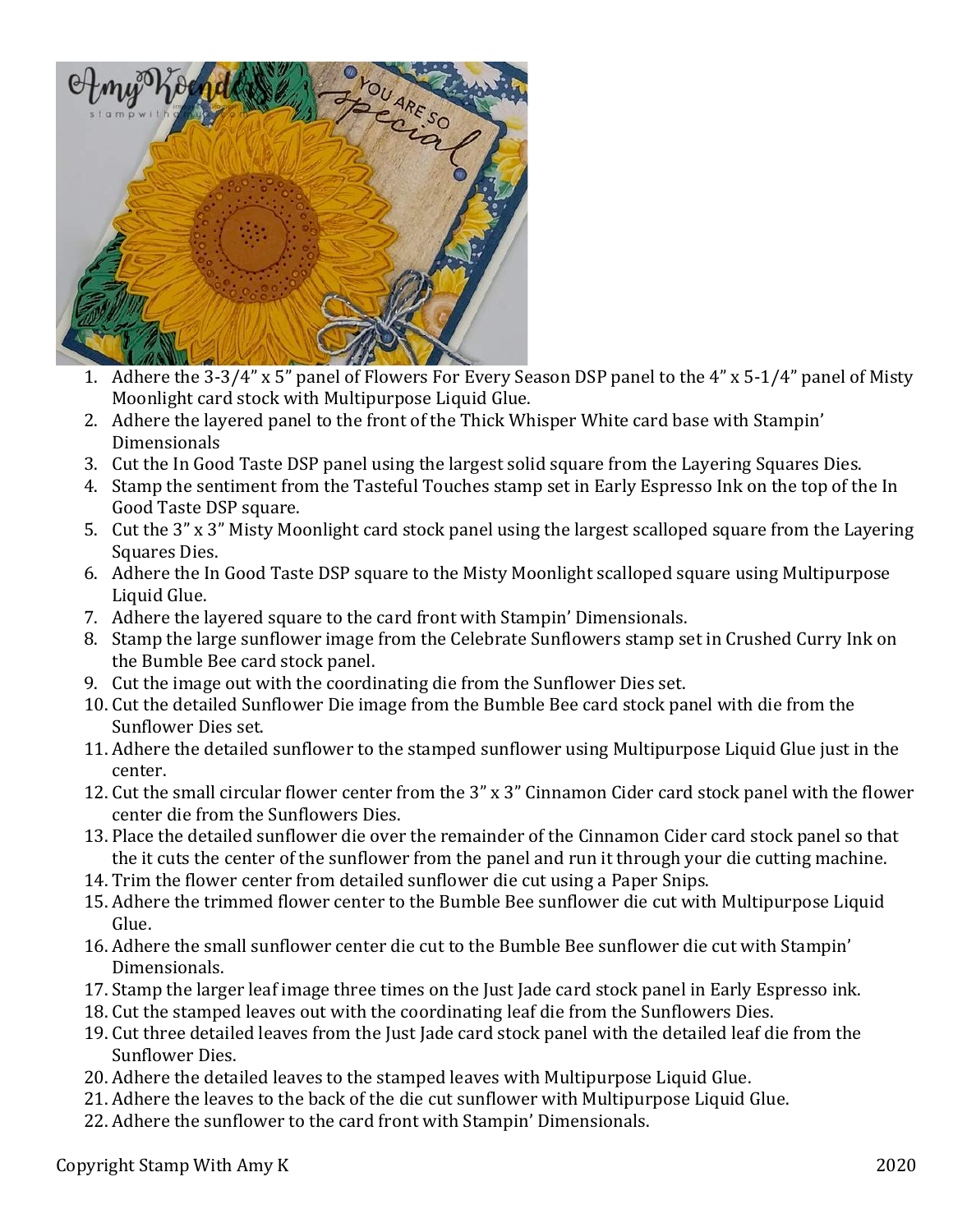- 23. Make a small double bow using the two strands of the Misty Moonlight/Silver Bakers Twine from the Flowers for Every Season Ribbon Pack.
- 24. Adhere the bow to the corner of the die cut square on the card front using a Glue Dot.
- 25. Adhere three Misty Moonlight enamel dots from the 2020-2022 In-Color Enamel Dots to the card front.



- 26. Stamp the sentiment from the Tasteful Touches stamp set in Early Espresso Ink in the center of the remaining 4" x 5-1/4" Whisper White card stock panel.
- 27. Stamp the small sunflower image twice on the  $2-1/2$ " x 4" panel of Whisper White card stock in Early Espresso ink.
- 28. Color the images in with Daffodil Delight, Crumb Cake, Mango Melody and Mint Macaron Stampin' Blends Combo Pack Markers.
- 29. Cut the images out with the coordinating die from the Sunflower Dies.
- 30. Adhere the die cut sunflowers to the Whisper White panel with Multipurpose Liquid Glue.
- 31. Adhere the Whisper White panel to the  $4-1/8$ " x 5-3/8" panel of Misty Moonlight card stock with Multipurpose Liquid Glue.
- 32. Adhere the layered panel to the inside of the Thick Whisper White card base with Multipurpose Liquid Glue.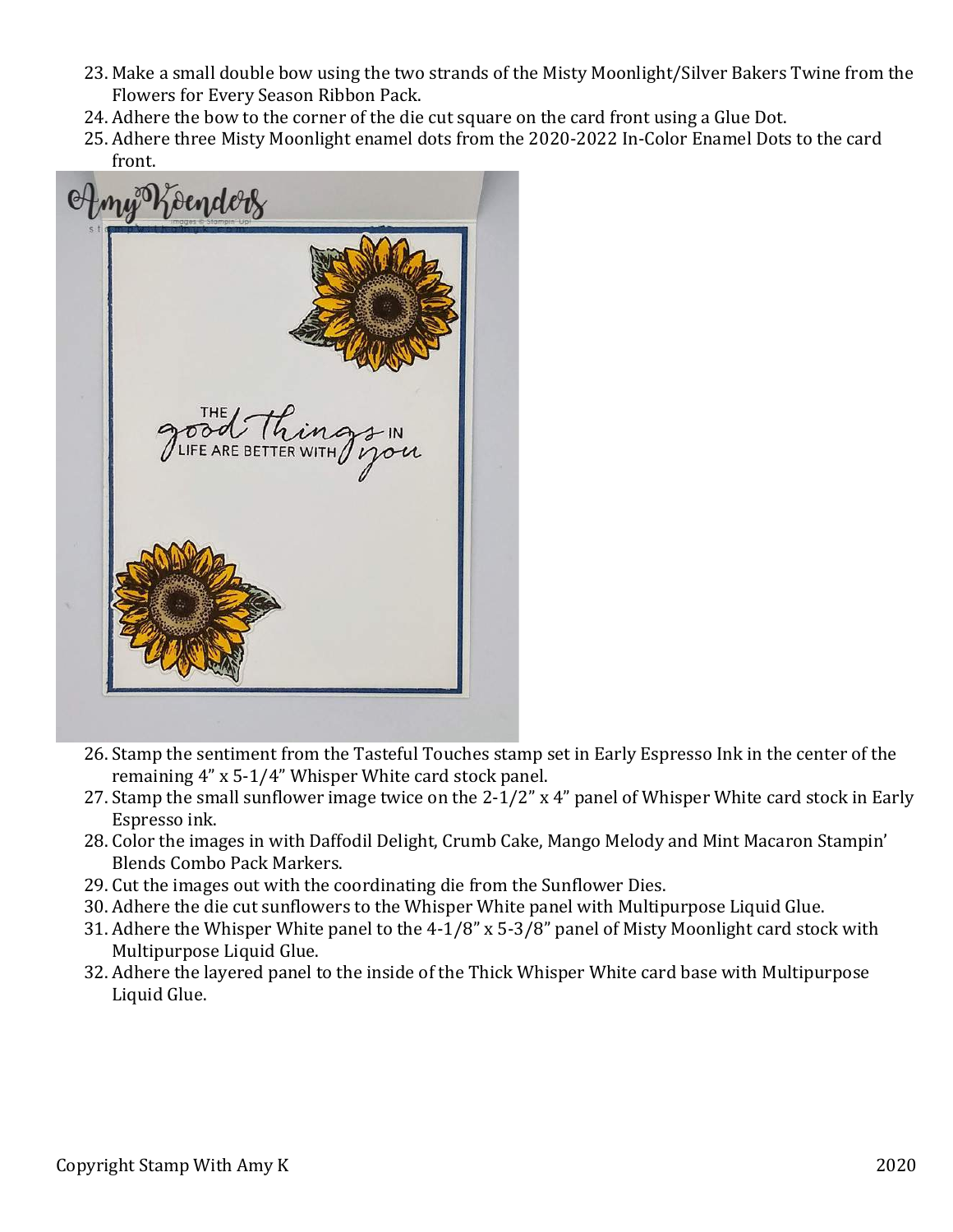## Trio of Sunflowers Celebration Card



### **Stamp Set Bundle:**

Celebrate Sunflowers Bundle -154065

#### **Ink:**

Tuxedo Black Memento Ink – 132708 Mango Melody Stampin' Blends Combo Pack - 154888 Calypso Coral Stampin' Blends Combo Pack - 154881 Old Olive Stampin' Blends Combo Pack – 154892 Bronze & Ivory Stampin' Blends Combo Pack - 154922

## **Card Stock**

Old Olive - 100702 Whisper White - 100730 Whisper White Thick - 140272

#### **Card Stock Cuts:**

Whisper White Thick  $- 5-1/2$ " x 8-1/2" panel scored at 4-1/4", 5" x 5-1/2" panel Old Olive  $-2-3/8$ " x 5-1/2" panel Whisper White  $- 2 - 1/4$ " x 5-1/2" panel,  $4$ " x 5-1/4" panel

#### **Tools & Accessories:**

Die Cutting Machine Greenery Embossing Folders - 152176 Stampin' Dimensionals – 104430 Multipurpose Liquid Glue - 110755